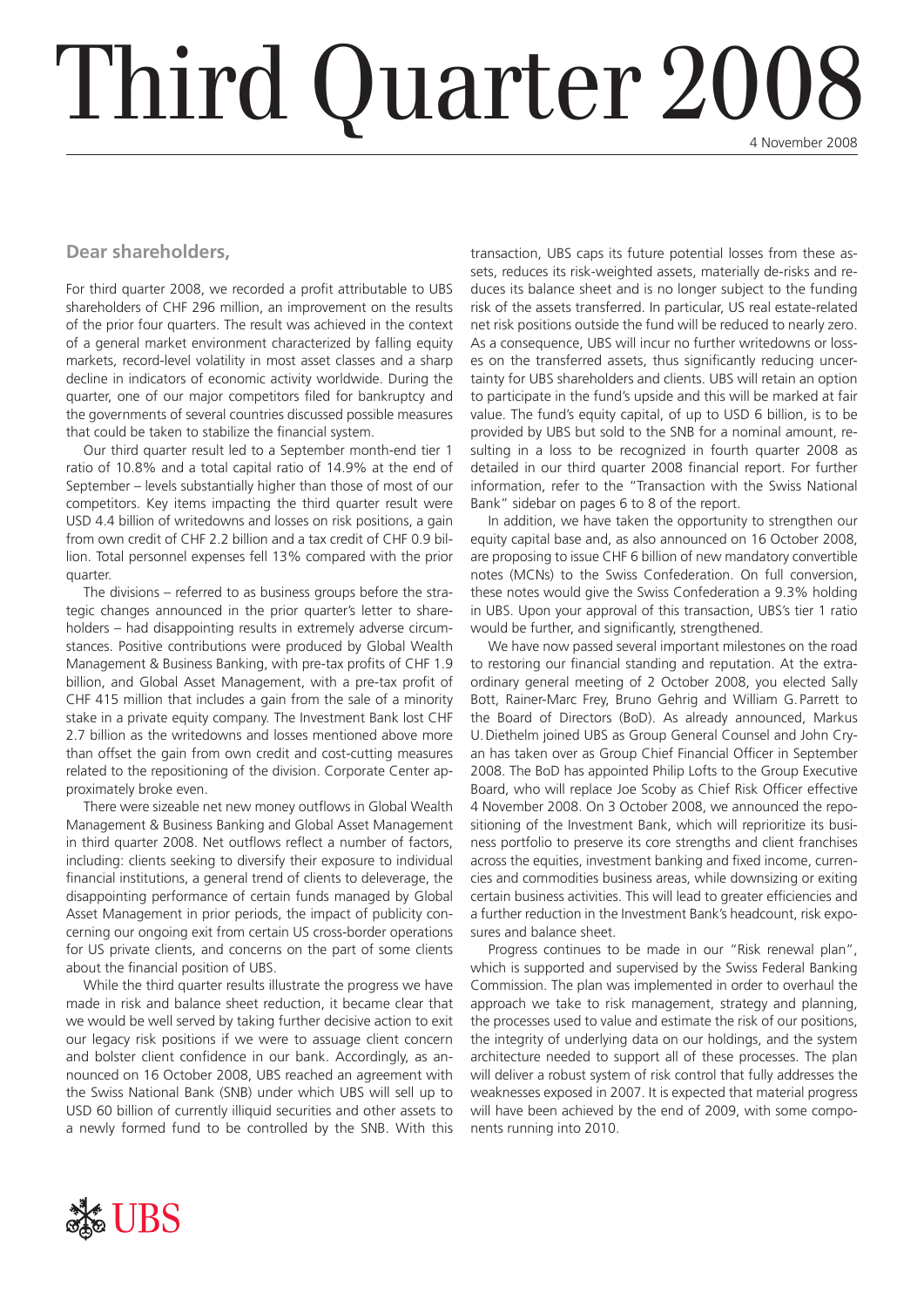**Outlook –** Since the beginning of fourth quarter, we have seen many difficult conditions across equity, credit and money markets worldwide. We expect that such conditions will continue to affect our clients' assets, and therefore our fee-earning businesses. Our operating expenses will continue to be trimmed where possible, and a range of efficiency and personnel reduction programs are already in place to make this happen.

Our results for fourth quarter 2008 will include two large accounting effects. Since the announcement of the SNB transaction, credit spreads on UBS's debts have narrowed significantly. If this persists, some or most of the accumulated CHF 4.8 billion own credit gain on liabilities we hold at fair value will reverse. In addition, a loss will be recognized on the sale of the equity in the fund sold to the SNB – partly offset by recognition of the value

of UBS's option to buy the equity back in the future. A possible reversal of the above mentioned own credit gain would not affect our tier 1 capital balance and tier 1 ratio. The transfer of assets into the SNB fund, and the loss recognized on the sale of the equity, will reduce our risk-weighted assets and our tier 1 capital balance. After the planned issuance of the MCNs to the Swiss Confederation, the tier 1 capital balance would be slightly higher than its value prior to the transaction and the tier 1 ratio would improve.

During these extraordinary times, our priority continues to be the management of our resources, including costs and all elements of risk capital, as strictly as possible while continuing to strive for the level of excellence in products, services and advice that our clients are accustomed to expect.

4 November 2008

UBS

M. Rohner

Peter Kurer Marcel Rohner Chairman Chief Executive Officer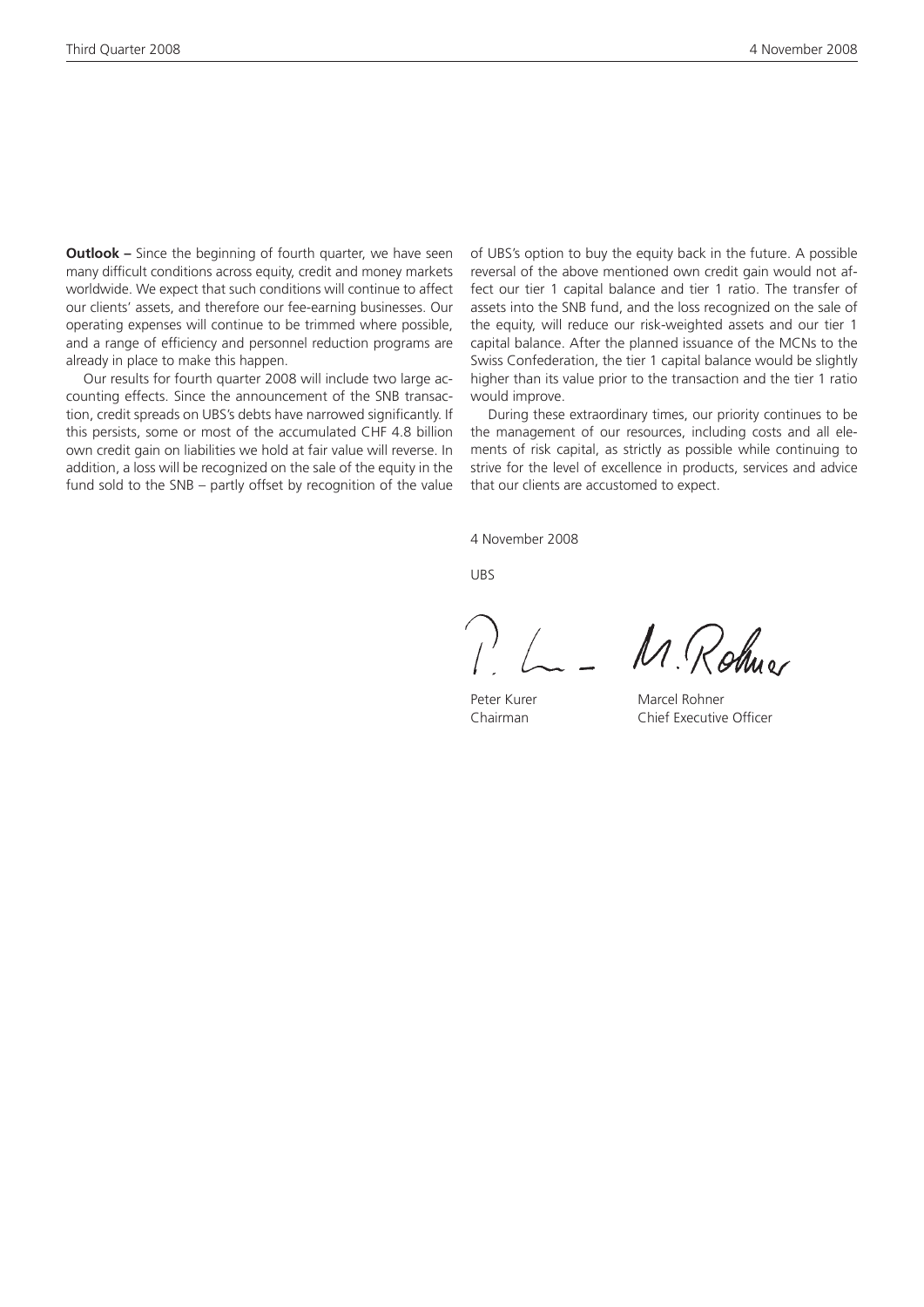



| <b>Performance indicators</b>                                               |               |         |         |               |      |              |         |
|-----------------------------------------------------------------------------|---------------|---------|---------|---------------|------|--------------|---------|
|                                                                             | Ouarter ended |         |         | % change from |      | Year-to-date |         |
|                                                                             | 30.9.08       | 30.6.08 | 30.9.07 | 2008          | 3007 | 30.9.08      | 30.9.07 |
| Diluted earnings per share (EPS) (CHF) <sup>1</sup>                         | 0.09          | (0.14)  | (0.41)  |               |      | (4.41)       | 3.45    |
| Diluted EPS from continuing operations (CHF) <sup>1</sup>                   | 0.09          | (0.17)  | (0.45)  |               |      | (4.46)       | 3.28    |
| Return on equity (RoE) attributable to UBS shareholders (%) <sup>2</sup>    |               |         |         |               |      | (43.9)       | 19.9    |
| RoE attributable to UBS shareholders from<br>continuing operations $(\%)^2$ |               |         |         |               |      | (44.4)       | 19.0    |
| Cost/income ratio (%) <sup>3</sup>                                          | 102.1         | 200.7   | 113.9   |               |      | 348.5        | 74.0    |
| Net new money (CHF billion) <sup>4</sup>                                    | (83.6)        | (43.8)  | 38.3    |               |      | (140.2)      | 125.1   |

| <b>Group results</b>                                                         |               |         |         |               |      |              |         |
|------------------------------------------------------------------------------|---------------|---------|---------|---------------|------|--------------|---------|
|                                                                              | Ouarter ended |         |         | % change from |      | Year-to-date |         |
| CHF million                                                                  | 30.9.08       | 30.6.08 | 30.9.07 | 2008          | 3007 | 30.9.08      | 30.9.07 |
| Operating income                                                             | 5,556         | 4.021   | 6.353   | 38            | (13) | 5.625        | 35.853  |
| Operating expenses                                                           | 6.036         | 8.110   | 7.256   | (26)          | (17) | 21.993       | 26.545  |
| Operating profit before tax (from continuing and<br>discontinued operations) | (480)         | (4,030) | (805)   | 88            | 40   | (16.189)     | 9.419   |
| Net profit attributable to UBS shareholders                                  | 296           | (358)   | (858)   |               |      | (11.597)     | 7.720   |

### **Long-term ratings**

|                             |         | As of   |          |  |
|-----------------------------|---------|---------|----------|--|
|                             | 30.9.08 | 30.6.08 | 31.12.07 |  |
| Fitch, London               | $AA-5$  | $AA-$   | АΑ       |  |
| Moody's, New York           | Aa2     | Aa1     | Aaa      |  |
| Standard & Poor's, New York | AA–     | AA—     | ΑА       |  |

Footnotes: 1 Details of the earnings per share calculation can be found in Note 8 to the financial statements of the third quarter 2008 report. 2 Net profit attributable to UBS shareholders year-to-date<br>(annualized as appl